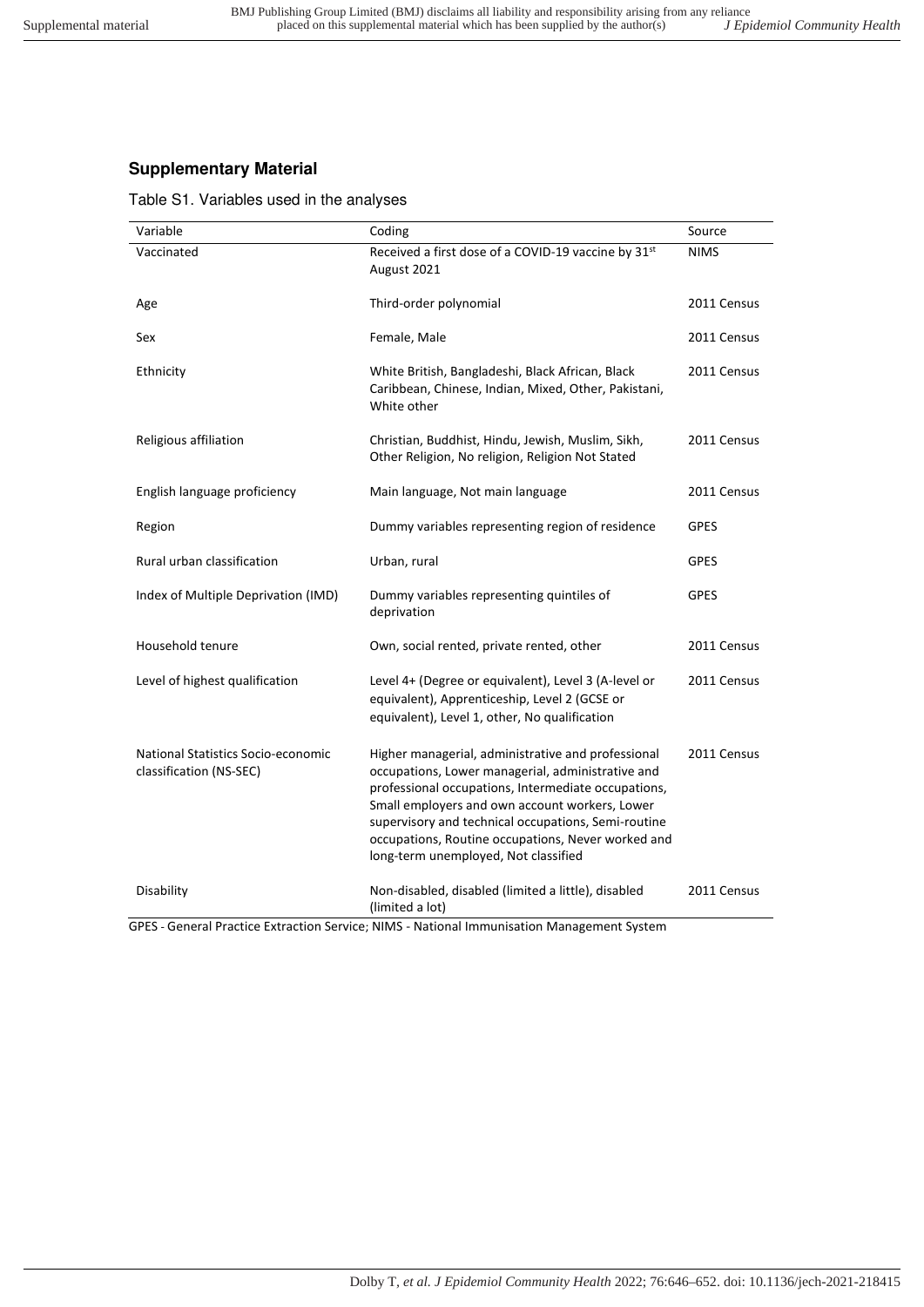

Figure S1. Proportion of people who received at least one dose of COVID-19 vaccination over time, by English language proficiency and age group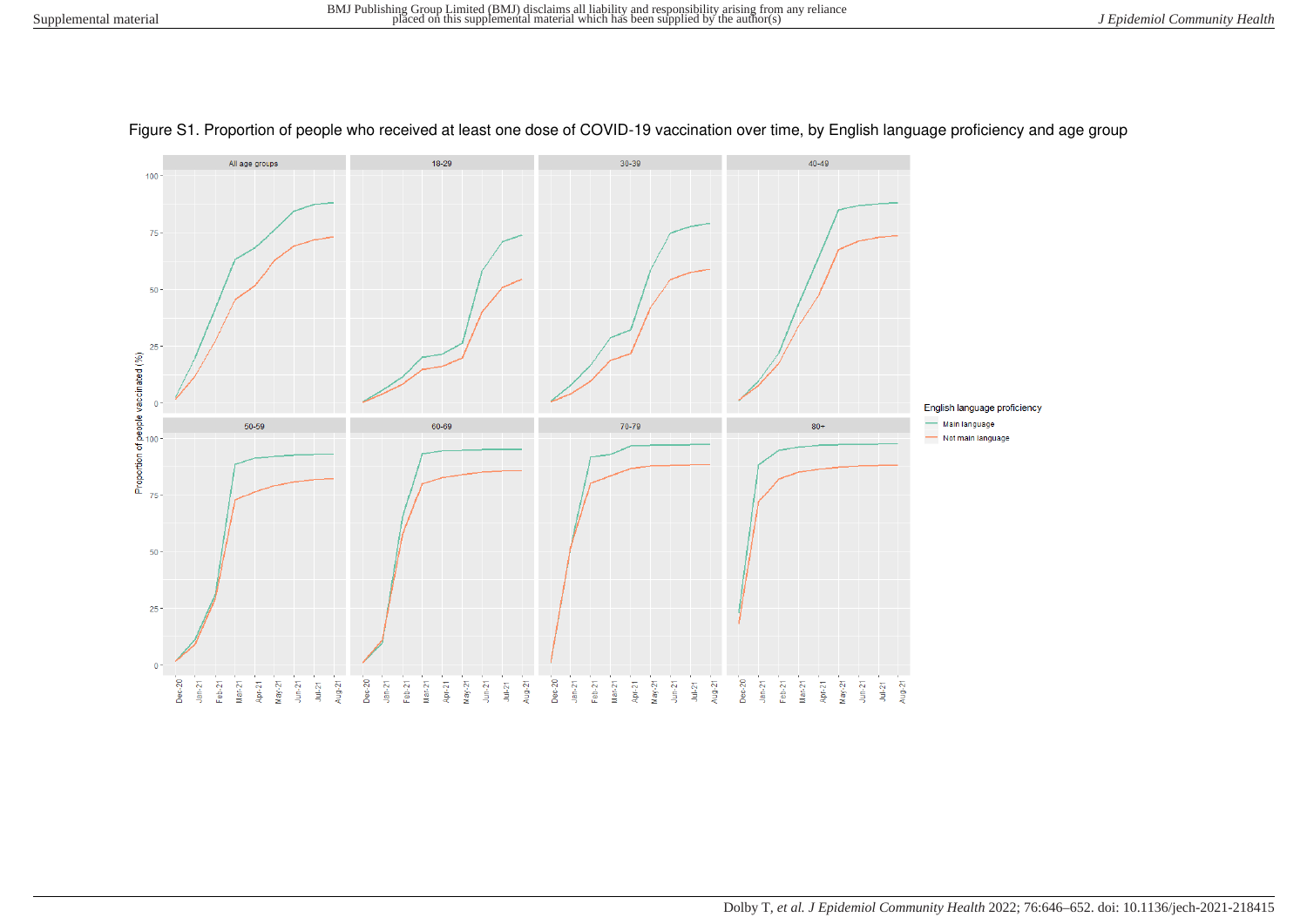

## Figure S2. Proportion of people who received at least one dose of COVID-19 vaccination over time, by household tenure and age group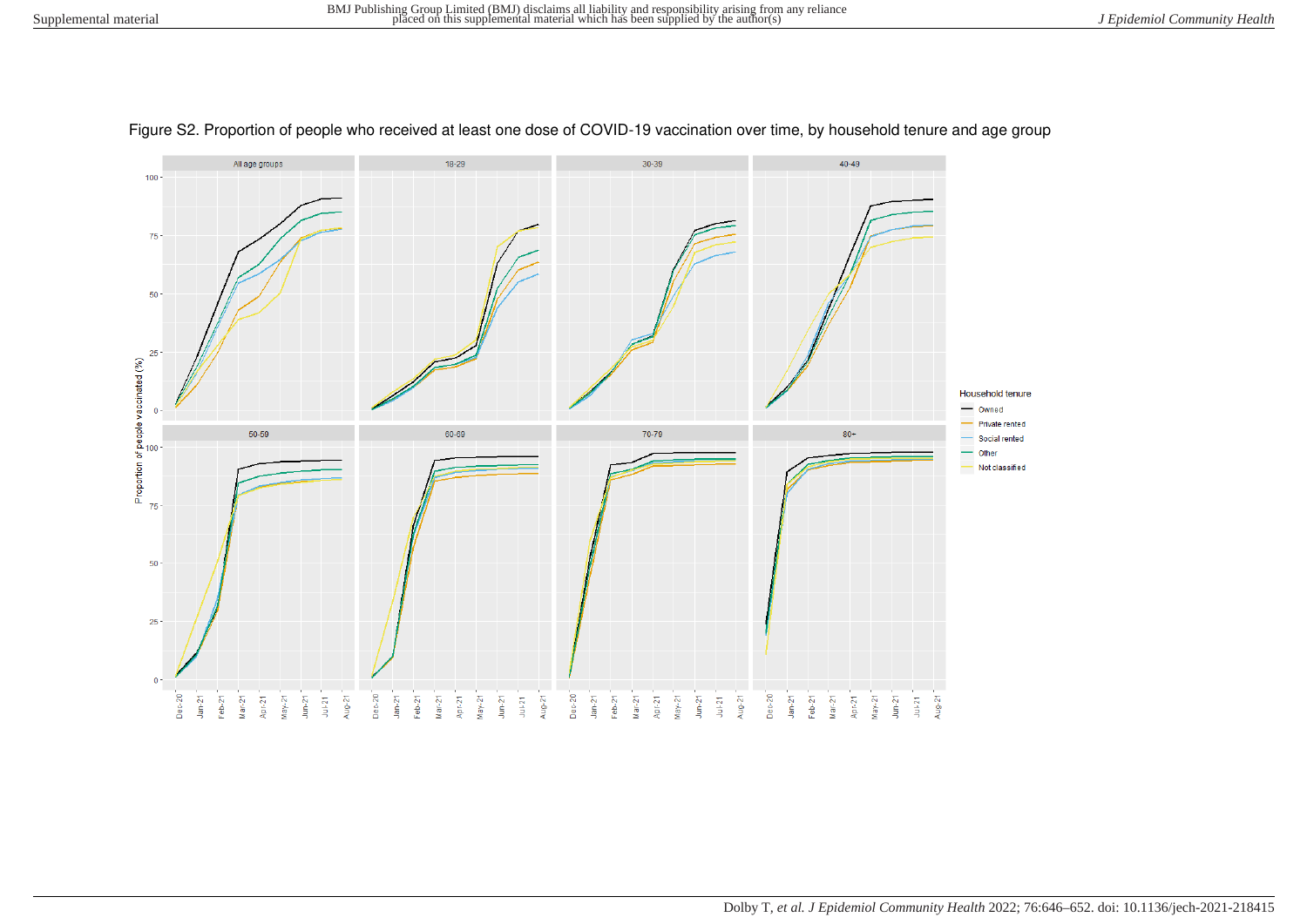